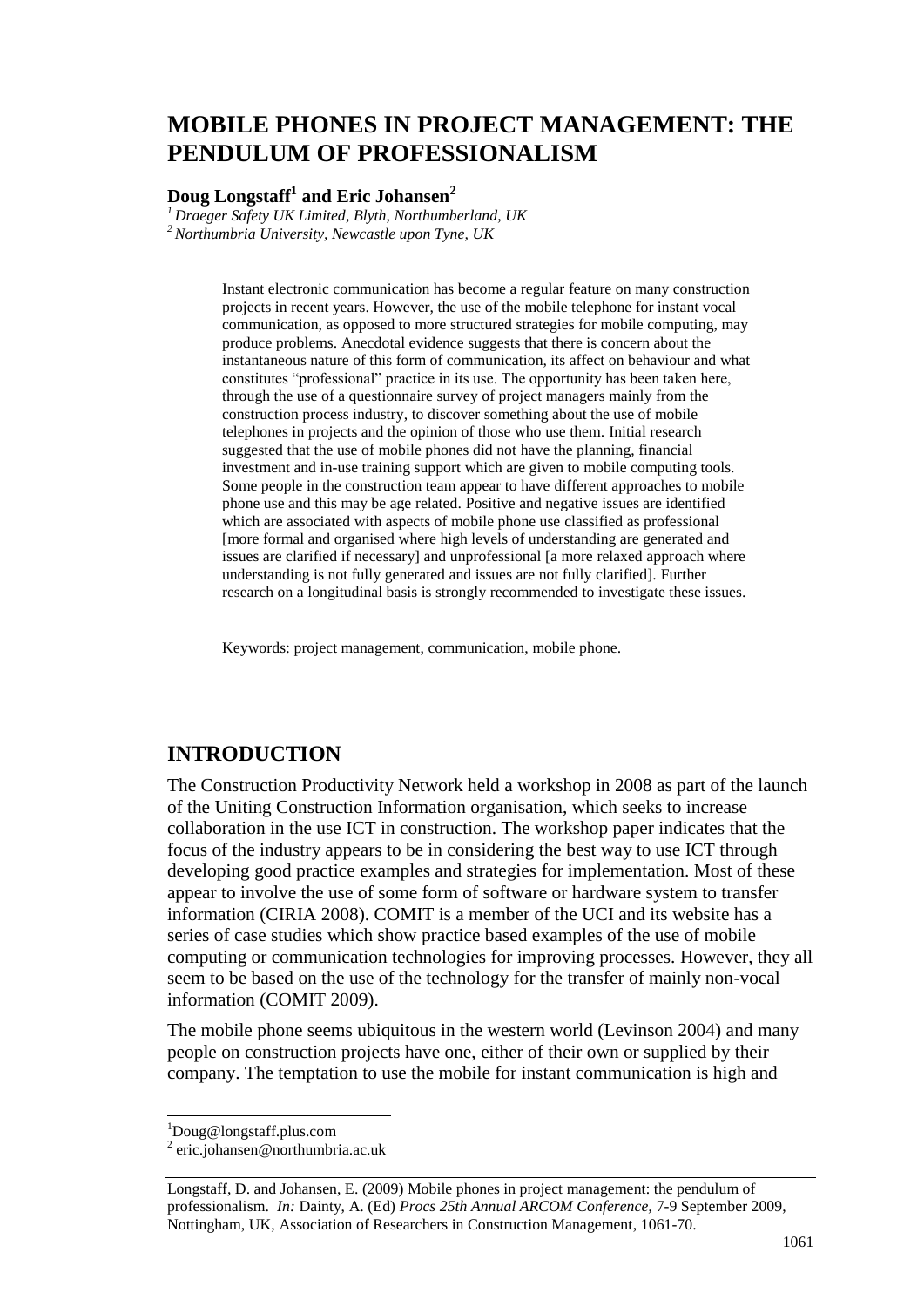anecdotal evidence suggests it is a tool which is used often for vocal communication. The concerns expressed in literature about the possibilities for distortion of vocal communication (Fryer at al 2004) raises concerns about how the mobile phone is introduced and operated in the project environment.

The aim of this paper is to concentrate on vocal communication only, therefore it is proposed to exclude mobile computing technologies all of which either do not include vocal communication or make it easier to add richness to the communicated message (Daft and Marcic, 2007) and therefore, guard against the distortion of the communicated message. It is the distortion of the message which is one of the fundamental issues dealt with in this paper.

The aim of the authors was to investigate the balance of use between what might be considered professional and acceptable or unprofessional and unacceptable behaviour in the use of the mobile phone in construction projects.

# **THEORETICAL BACKGROUND**

Agar suggests that the introduction of the mobile phone has flattened society and introduced horizontal social networks (2004). Is this a situation which is healthy in a project environment where hierarchal methods of reporting and communicating are still employed? (Newton, 2005).

The mobile phone is a tool which allows information to be transferred instantly regardless of location. It is generally accepted that information is a prerequisite before a decision can be made therefore it may be considered that this instant availability may be useful. However, Dixon indicates that there is a link between the quality of the decision and the information communicated (2003) and the accuracy or quality of the information communicated by mobile may be questionable.

Mehrabian's theories (quoted in Clarke, 2005) suggest that a communicated message is broken down into three elements. These elements are not equally weighted with respect to their contribution to the understanding of the communicated massage. Visual communication contributes to 55% of understanding and voice tone contributes 38% towards the meaning, which leaves only 7% of meaning associated with the words themselves. So there may be more than 50% risk in misunderstanding if, whilst communicating, visual recognition and interpretation of the communication is removed. If visual communication is not present, then it is possible that either of the two other elements can be exaggerated to assist understanding. Bernstein (1971) illustrated this when he identified two forms of communication code; restricted and elaborated. The use of restricted code is normally practiced when the audience is familiar with the discussion topic or terminology being used. Whereas, elaborated code is used in a more general environment and employs simpler expressions. As project managers spend more than 90% of their time communicating (Kerzner 2003) we can question whether the use of the mobile phone has altered the balance of project communication. The authors of this paper perceived and investigated a situation, where the instant nature of mobile phone communication, the lack of a visual dimension and the likely increase of elaborated code might see Professional communication [more formal and organised where high levels of understanding are generated and issues are clarified if necessary] replaced by Unprofessional communication [a more relaxed approach where understanding is not fully generated and issues are not fully clarified]. It was considered that there was a potential impact of using such devices on both personnel and project efficiency related to how the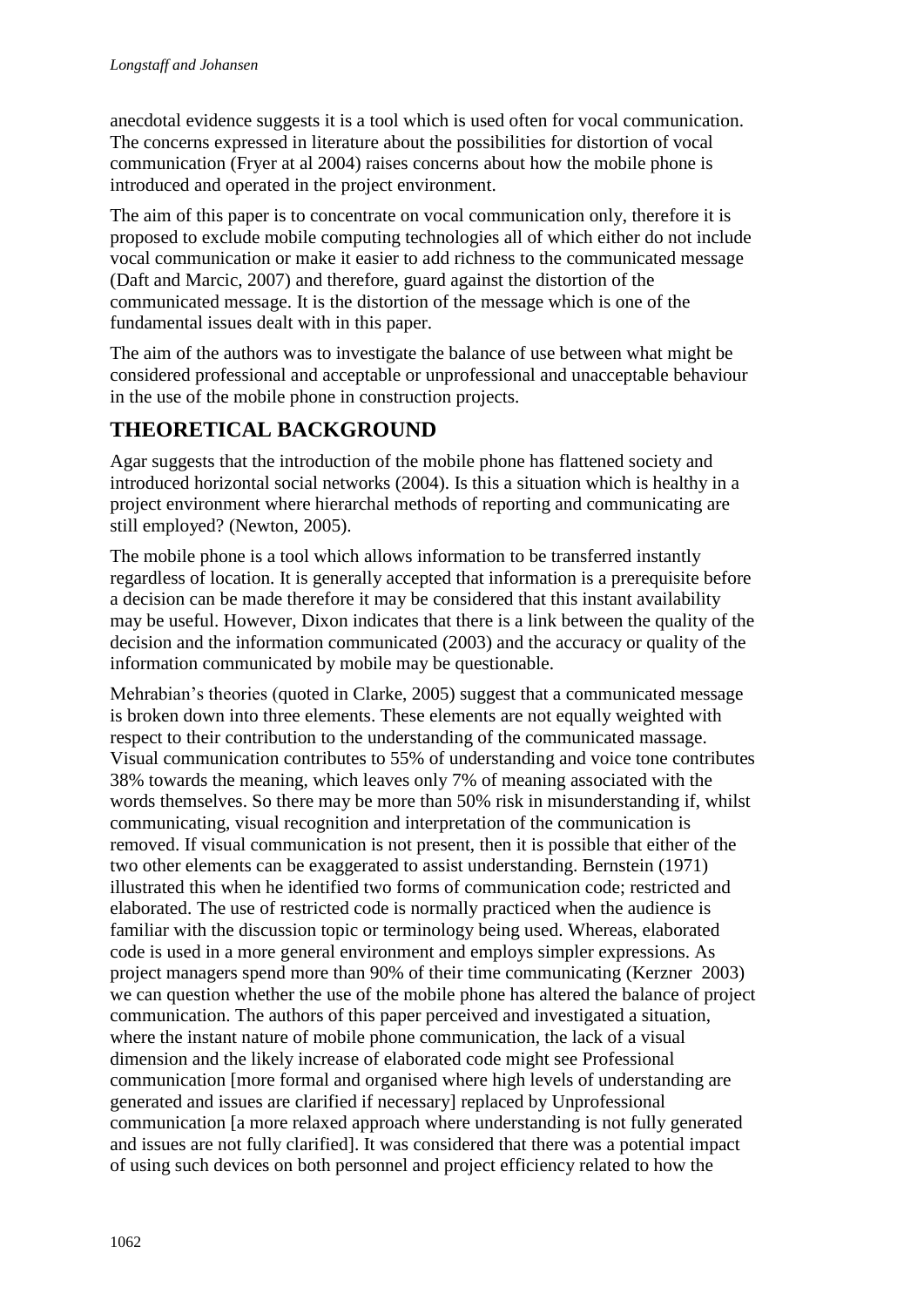technology might influence the planning and decision making which contribute to project execution and success.

The authors reviewed literature about communication theory and communication in construction projects. It became clear that there is little if any literature which deals in detail with the use of mobile phones on construction projects. However, they identified three important theoretical issues relevant to the study from more general communication literature. These were:

- The relationship between verbal, vocal and visual communication (Mehrabian in Clarke 2005).
- The use of restricted and elaborated codes as described by Bernstein (1971), where restricted codes are used when the audience is familiar with the topic or terminology and elaborated code is used in a more general environment and employs simpler expressions.
- That there are rules of communication (Wood 1999).

To understand the usefulness of the mobile phone as a medium for communication, it was necessary to explore and review literature on the importance and make-up of communication in projects. This revealed many important issues with respect to communication within projects. The authors identified many criteria which can impact on the overall effectiveness of communication. The impacts vary.

Criteria considered to have a positive impact:

- Communication is a key skill required by a project manager
- Communication has a central role within projects
- Communication is a dominant discipline within project management
- Communication generates a healthy environment
- Communication is bidirectional

Criteria considered to have a negative impact:

- Technology can have a negative impact
- Total communication is considered to be a face to face issue
- Communication is unidirectional

Criteria considered to have a neutral impact:

- Communication changes with project structures
- Communication has rules
	- o Regulative and Constitutive
- Communication has codes
	- o Restricted and Elaborated
- Communication has three basic formats
	- o Visual
	- o Verbal
	- o Vocal
- Communication has a profile
	- o Official or Unofficial
- Communication is recorded
	- o Officially or Unofficially
- Communication has an impact on projects
	- o Success or Failure
- Communication is about persuasion
- Communication can be improved with training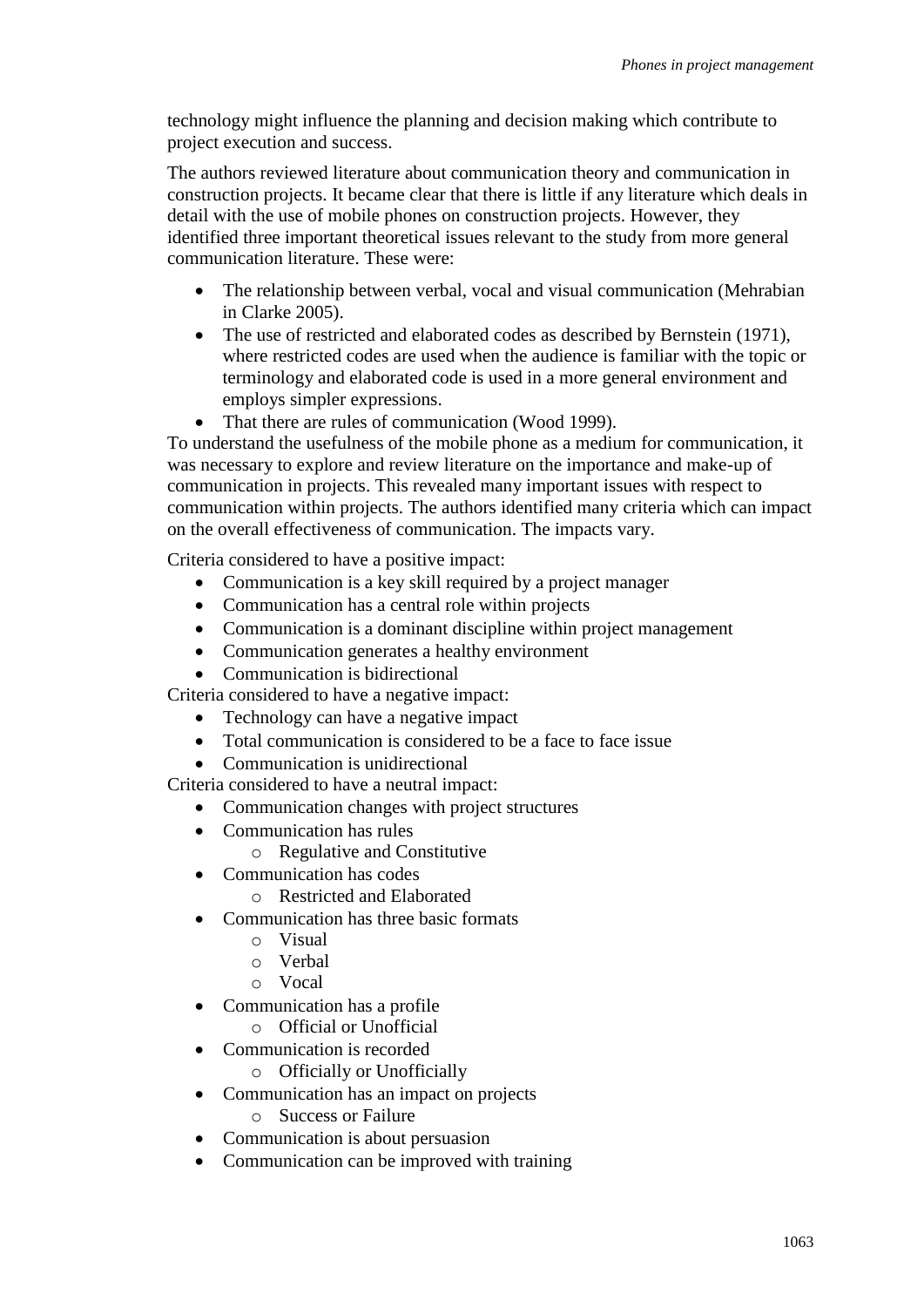This research sought to discover where and how the mobile phone, as a medium of communication, impacts upon these variables.

# **RESEARCH METHODS**

Primary data were collected using questionnaire surveys. A three stage approach was employed. A pilot was structured simply with yes/no answers to investigate whether the rationale behind the research question was substantial enough to proceed with the research. Direct phone calls were made and paper questionnaires were distributed in a project office to a small sample of project managers. For this and all the subsequent questionnaires the responses were collected, coded and entered into SPSS software. Simple descriptive analysis of frequencies was performed. The results suggested that a typical approach from many respondents was that the mobile is an extremely useful tool, but training is not required and it is not important to make records of the decisions taken during a phone call. Additionally a majority of people stated that such a simple device could not be complicated and that they had never thought about communication issues when using a mobile phone. This relaxed approach to the use of the mobile phone in projects suggested that the rationale behind the research question was correct and the full research program should proceed.

A second pilot questionnaire was developed and contained both qualitative and quantitative style questions and was sent to 12 project managers from the process construction industry by email [7 were returned]. These respondents were asked to make constructive criticism on the style, quality, contents and length of the questionnaire. The final questionnaire included adjustments arising from the previous questionnaires and contained 89 questions.

As a tool for the project manager, the mobile phone has been readily available for around 8 to 14 years. For this research the targeted population was split into four age groups of project managers, construction managers or project engineers. These were 21–30, 31–40, 41–50 and 51+, which are considered to span populations who have come the tools as a new device through to those to whom where they are a natural tool which had always been available to them.

The final questionnaire was prepared and delivered by email and post to 17 members of the APM (Association for Project Management) North East branch and 83 project managers or project engineers from a number of industries. A 54% return rate was achieved.

# **RESULTS**

## **Communication and the mobile phone**

The data suggest that, in accordance with the theoretical background, one of the most import responsibilities of a project manager is that of communication although the single most important measure for the client, as perceived by the respondents, is project delivery [with regular communication a long way behind in second place.

It is significant that across the age groups of 21-30, 31-40 and 41-50 there is a recurring agreement that project communication is the most important skill for a project manager. This agreement is supported by  $59 - 66$  % of persons across those age groups. The result across all age groups of 51.9% is lower because the participants in the age group of  $51 +$  showed a strong bias towards people management and planning rather than communication. Within this age group, only 26.7% of respondents support project communication as the primary skill.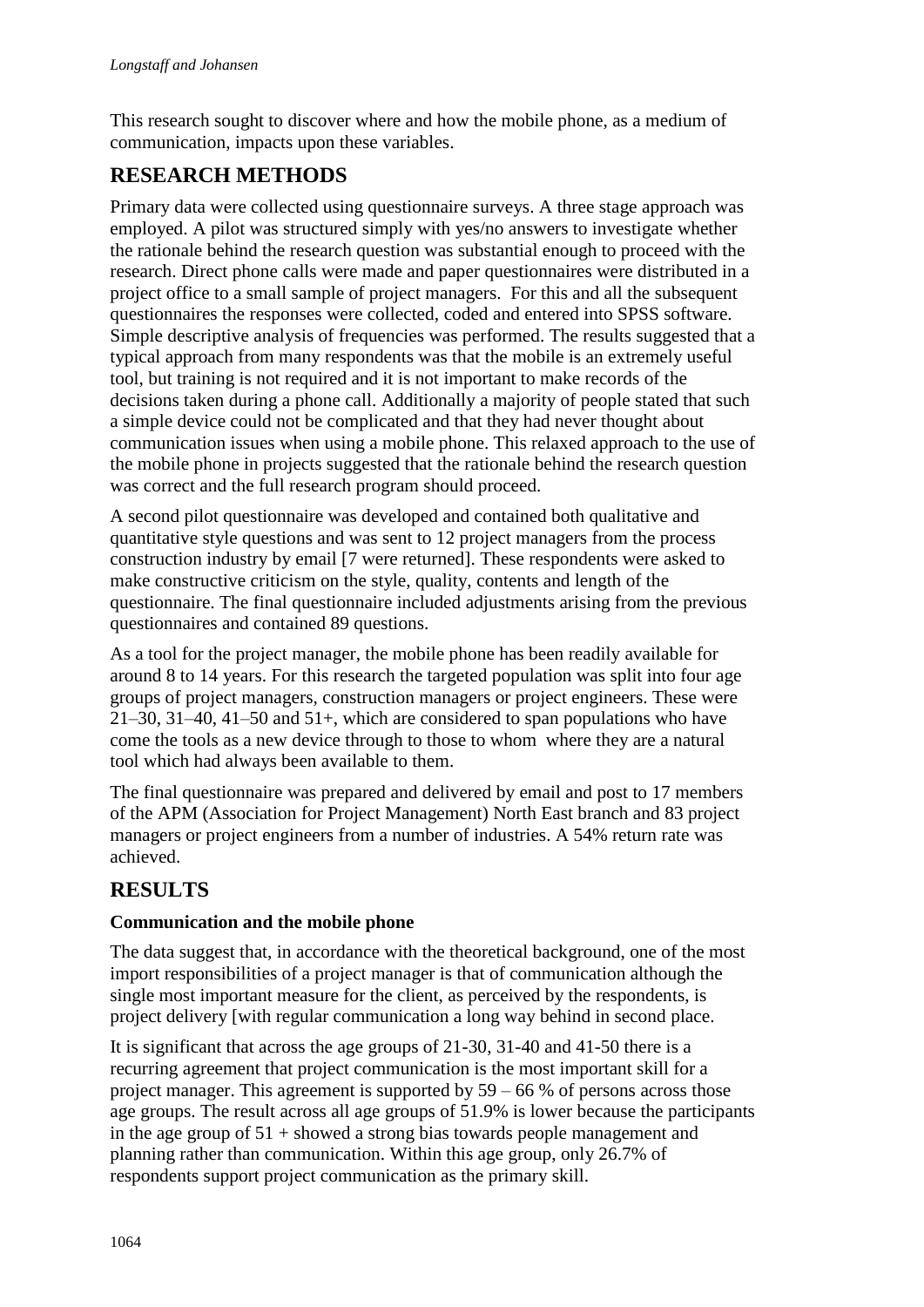With regard to channelling and sharing information it appears that individuals still prefer team meetings, one-to-one meetings and written communication rather than telephone conversations. However, this preference also seems to be age related.

Commencing with the oldest age group  $[51 +]$ , only 6.7% of this group support the telephone as a preferred channel of communication. As the age groups become younger the support for the telephone increases. The 41-50 age group gives 15.4% support towards the telephone, age group 31-40 gives 27.3% support and the final age group of 21-30 gives 33.3% support towards the telephone.

The trend is reversed regarding support for personal face to face meetings. The indication is that as age groups become younger, with the resultant lack of project experience, the recognition of communication skills seems to become a little more relaxed. Alternatively, these results support Lei and Skitmore (2004) in suggesting that as experience increases the appreciation of formal face to face communication is also increased.

#### **Formal and Informal communication**

The use of mobile phones for ad-hoc and informal communication is supported by 48.2% of respondents, whereas this percentage drops down to only 11.3% of respondents who support the use of the mobile phone when the communication is official and formal.

The data suggest that in practice the use of mobile phone is taken for granted and no rules apply to their use. The question enquiring whether the mobile phone is now an inherent project tool produced a very positive response of 77.8% in the agree or slightly agree category. Additionally 88.8% of respondents believe that the mobile phone promotes better communication while 81.4% of respondents thought that mobile phones gave access to information. What is of concern from the data is that even though the results point towards the mobile phone being considered useful the majority of respondents claim that training in the use of the device is not required. Only 11.5% percent of respondents agreed that training was a requirement.

#### **Visual Communication, message distortion and understanding**

One of the important issues to consider from the literature review was how accurately information is understood? Without the availability of body language the message may not be interpreted correctly. The use of the mobile phone totally eliminates the element of visual communication which Mehrabian (2006) suggests has an affect on the quality of communication. It is a project tool which is normally used in isolation, therefore it could be suggested that without an audience it is possible to manipulate the meaning of individual phone conversations. Two questions explored whether in practice the use of the mobile phone either distorts or raises difficulties in understanding. The results show that 75.9% of respondents positively associate the use of the mobile phone with message distortion and 82.5% believe that the mobile phone can introduce difficulties in understanding. The data also indicate that 73.6% of project managers understand how this relates to mobile phone communication and the importance of face to face communication when the message content is critical.

#### **Mobile phone communication, meetings and networking**

Questions were asked to clarify whether face to face type activities e.g. managing by walking about or project meetings, were being replaced with the remote use of mobile phones. 72.2% of respondents do not believe that managing (or networking) by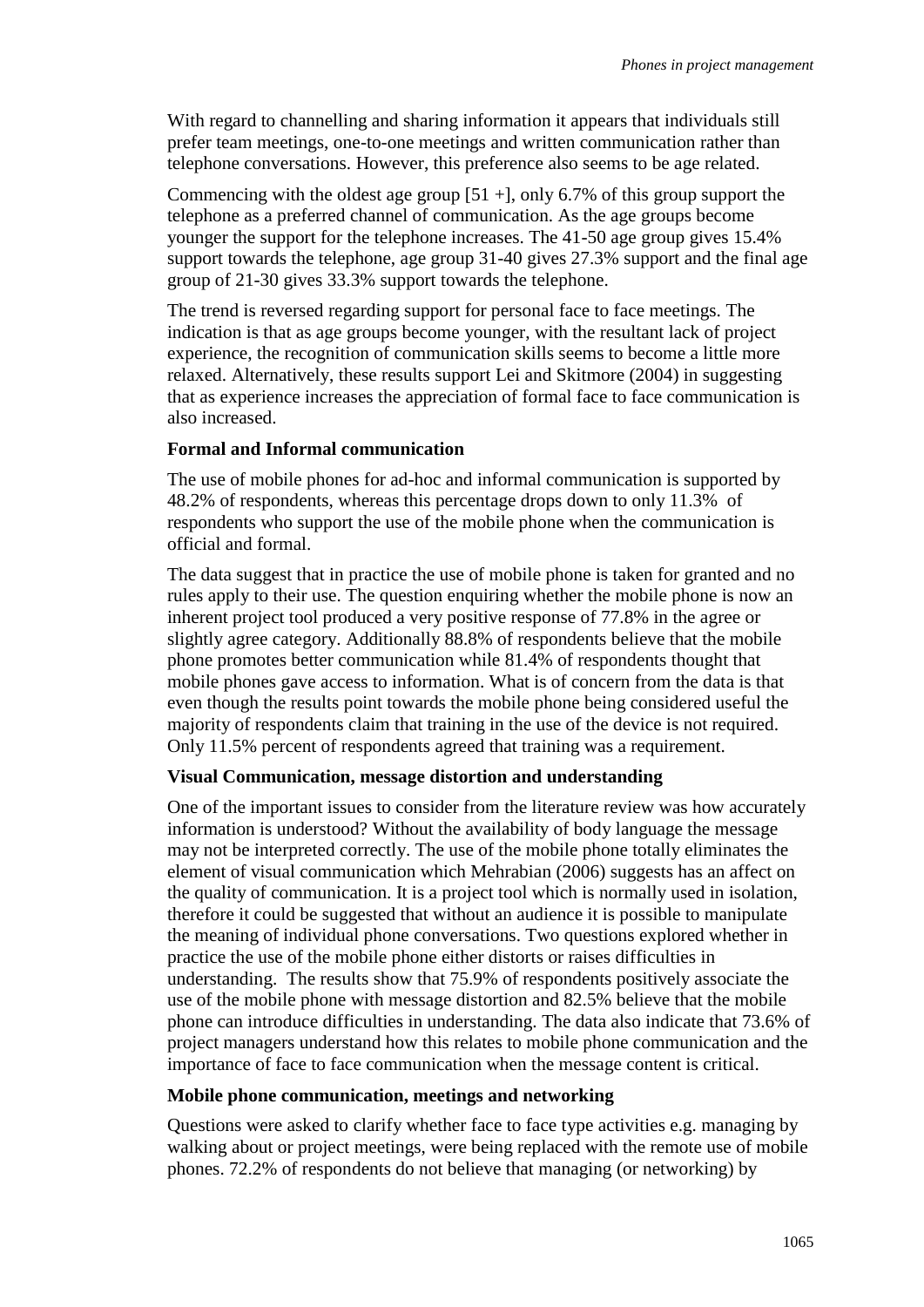walking about remains a recognisable tool within the project manager's basket. Other questions show high support for project review meetings. There is evidence here that individuals still wish to deal with people but it may be that the more informal methods of face to face contact are being replaced by use of mobile phone conversations. An additional 4 questions investigated the perception of the respondents as to whether the mobile phone is a useful tool for project networking.

The results show that project managers agree with the literature review that networking is a key to successful project management. A significant proportion (89.7%) of project managers positively support the mobile phone as a communication tool and a similar percentage (84.2%) support the mobile phone as a method to practice the skill of project networking, particularly when travelling (92.3%). It appears that there may be a direct relationship between the availability of the mobile phone and the skill of networking.

### **Mobile Phones and Decision making**

Other questions investigated the relationship between frequency of decision making, when minimal information is available and risk and cost associated with the decision varies. The results show that as the risk and cost increases the frequency of decision making decreases. Not only does the regularity of decision making decrease with increased risk and cost, but the probability of decisions being made also decreases.

The questionnaire used options of 'always', 'frequently', 'occasionally' and 'never' relative to level of risk. At the highest and medium risk and cost no respondents said they always made decisions. At the highest risk and cost category no-one also frequently made decisions.

There was no conclusive evidence which suggested that any age group is different to another in this area.

Links can be made to other answers to show that in practice the use of the mobile phone also decreases when risk and cost increases. There is a significant decrease from 59.4% down to 9.4% when the risk and cost increases from low to high.

It was also possible to clarify whether the main driver in decision making, when minimal information is available was either risk or cost. From the results it is possible to conclude that project costs are dominant over risk. This may be linked to the theory that what is measurable is acted upon and costs are perceived to be less amorphous than risk. The data suggest that there is a tendency to avoid high cost decisions when minimum information is available. However, when a decision is necessary then this may be where a mobile phone is useful.

We were able to consider this and from the results in it can be stated that the mobile phone is useful as 42.6% of respondents frequently use the mobile phone to seek further information to verify a decision. In fact 75.5% of respondents agree or slightly agree that the mobile phone assists decision making.

Other questions also indicated a positive approach and show that mobile phones prompt decisions (81.4%) and greatly assist the access to information (81.4%), respectively.

### **Professional practice – planning and documenting calls**

Four questions investigated the amount of planning associated with the making of mobile phone calls. The results indicate that many calls are made and received in an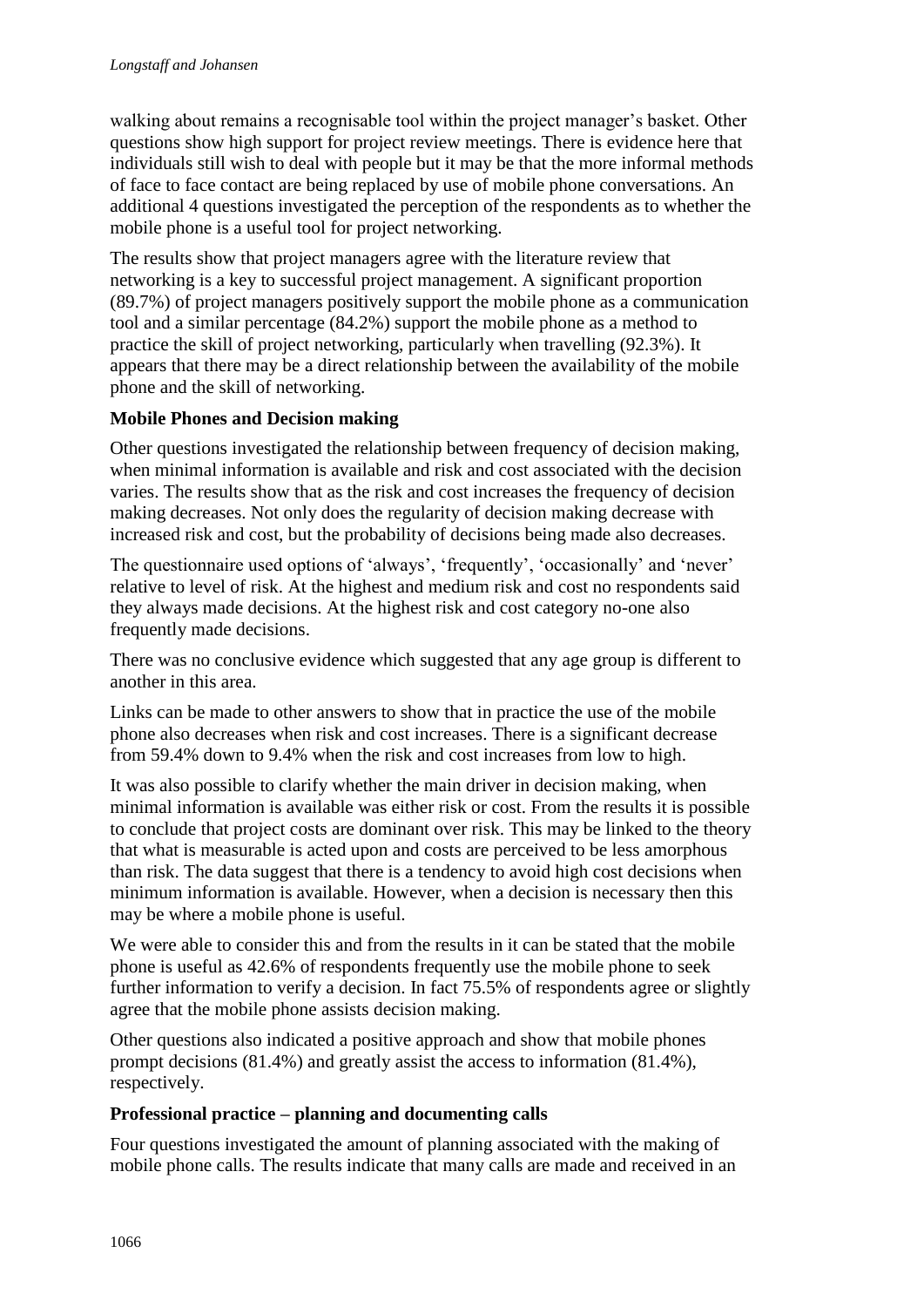ad hoc manner without an associated plan or fixed agenda. Other answers show that a significant number of respondents do not record the decisions and conclusions associated with up to 50% of all mobile phone calls they make and receive. Only 18.5% of respondents frequently (>50% of the time) record the contents, decisions and conclusions of the calls they make and 21.2% of the calls they receive.

It can be concluded that the use of the mobile phone must be judged carefully when important issues are to be communicated, therefore suggesting that there is a balance of usefulness concerning the technology.

Another element of professional practice is considered to be the practice of documenting important issues and decisions. A significant number of respondents do not record the decisions and conclusions associated with up to 50% of all phone calls they make and receive. Only 18.5% of respondents frequently (>50% of the time) record the contents, decisions and conclusions of the phone call they make. This percentage rises to 21.2% of respondents who record the content, decision and conclusions of phones calls they receive. This is an alarming situation and can be compared to the comments made in the literature review where unofficial and non documented communication is frequently practiced in project management.

The data gathered also demonstrate that in practice the use of mobile phone is taken for granted and that no rules apply to the use of mobiles. Only 11.5% of the respondents feel that training is required in the use of mobile phones and their used is virtually ignored in Project management literature. This suggests a relaxed approach to the use of the mobile phone which does not seem to correlate with the belief in face to face communication and the need for more information to support high risk decisions.

#### **Respondents written comments**

Each questionnaire offered the respondent the opportunity to give personal and specific remarks to support the questionnaire. Some form of additional comment was made by a third of the respondents. The majority of personal comments concentrated on five main topics. These topics are

- The mobile phone is a project tool
- The mobile phone gives instant communication
- The mobile phone creates conflict
- Documentation is being missed
- Face to face meetings are a project requirement

Many of the personal comments followed the same structure. Each comment commenced with the positive aspects of the mobile phone i.e. a vital tool which gives instant communication. This was followed by the voicing of their concerns i.e. lack of documentation and the creation of conflict. One respondent made a very valid comment - "Properly used the mobile phone is a useful tool to clarify specifications. However, emergencies are partially created in my experience in technical projects due to improperly documented and communicated ad hoc mobile phone conversations.". He goes onto say that when emergencies occur the most useful tool is the mobile phone.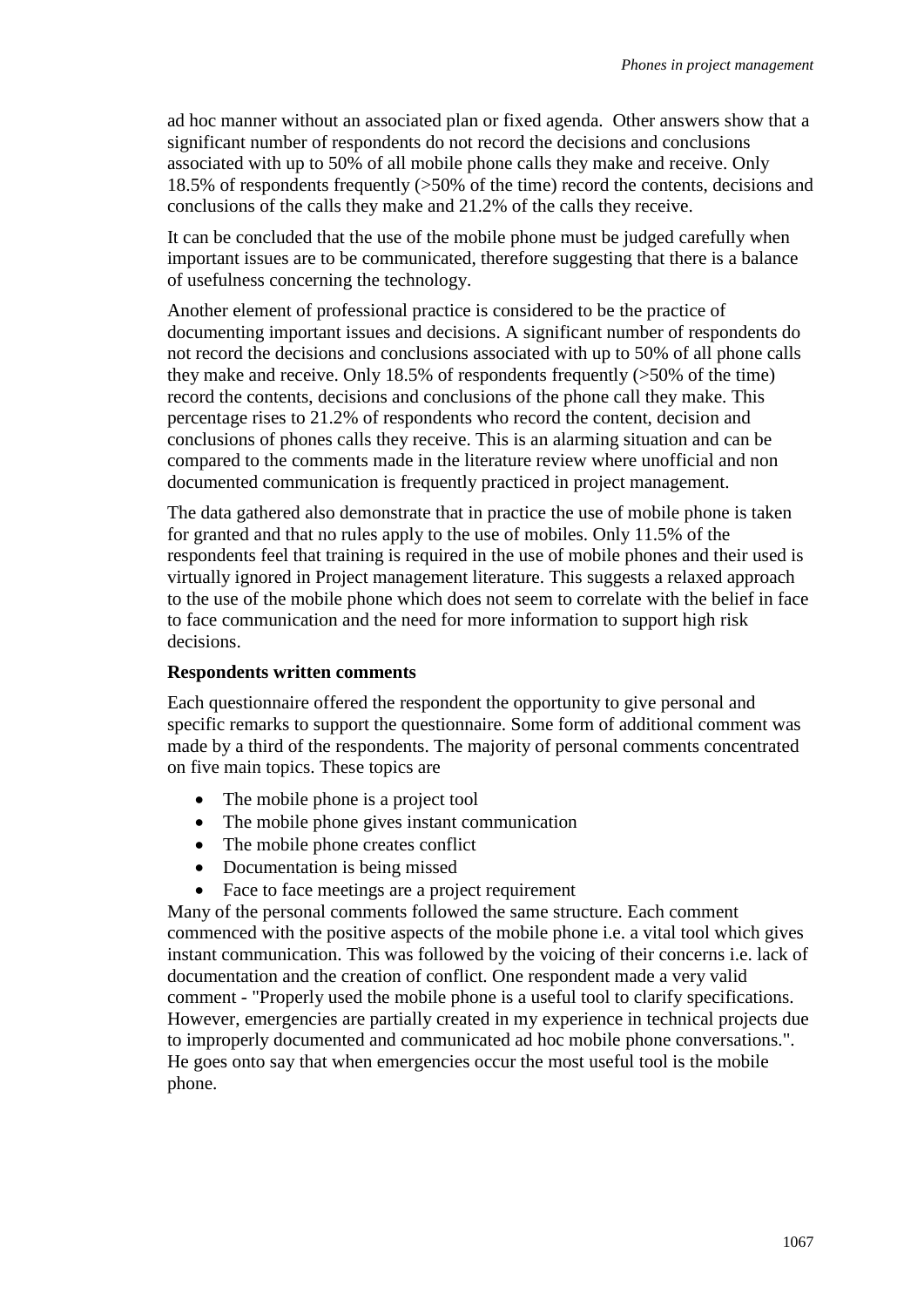# **CONCLUSIONS**

### **Overview**

Currently insufficient evidence or experience exists to state how useful or troublesome the mobile phone can be. This paper hopes to add new information to what currently exists on how mobile phones are used in project management. To do this we can initially consider the issue of the use of mobile phones as a pendulum which swings between approaches which are classified as professional [more formal and organised where high levels of understanding are generated and issues are clarified if necessary] and unprofessional [a more relaxed approach where understanding is not fully generated and issues are not fully clarified].

### **Research findings**

From the data there is strong evidence that on a general and superficial level the importance of communication in projects is well understood. This ranges from the benefits of traditional and supportive methods of face to face project review meetings to the flexibility and availability of people when modern communication aids are introduced. However, there is evidence that the balance between professional and unprofessional communication in projects is changing.

This change seems to be related to the introduction of new technologies and in particular, a relaxed approach and uncontrolled usage of the mobile phone.

The mobile phone is now firmly reported and accepted as a project tool. But, unlike many other project tools or disciplines it does not benefit from a professional approach when related to the introduction and use of the tool. There is good evidence that the majority of mobile phone users believe that training in the use of the tool is not a requirement and that the usage of the tool is not explained upon project commencement. Here the pendulum seems to favour the unprofessional.

Conversely, there is good evidence that the mobile phone greatly contributes towards project networking, prompts speedy decisions and generally improves project communication. Here the pendulum seems to be towards good practice.

It is also reported, primarily by the older age groups, that the mobile phone cannot replace face to face meetings and manage by walkabout. This is an indication that within the project environment there is an understanding of the balance needed between remote and face to face communication. However, there is some volatility in this balance as it seems to be age related and the pendulum may be considered unfixed.

One of the major shortfalls associated with the use of the mobile phone is the lack of official documentation. The evidence shows that only a small percentage of individuals" document decisions made during phone calls. As the use of the mobile phone is escalating then it can only be assumed that without any intervention the amount of non-documented decisions will also escalate. This is a situation which may eventually become unacceptable and troublesome. Here the pendulum is again indicating unprofessionalism.

Referring to the personal comments made by many of the respondents, the usefulness of the mobile phone cannot be questioned. But it must be remembered that these same respondents detailed their concerns on the lack of supporting documentation and conflict which the mobile phone introduces into projects. One respondent pointed out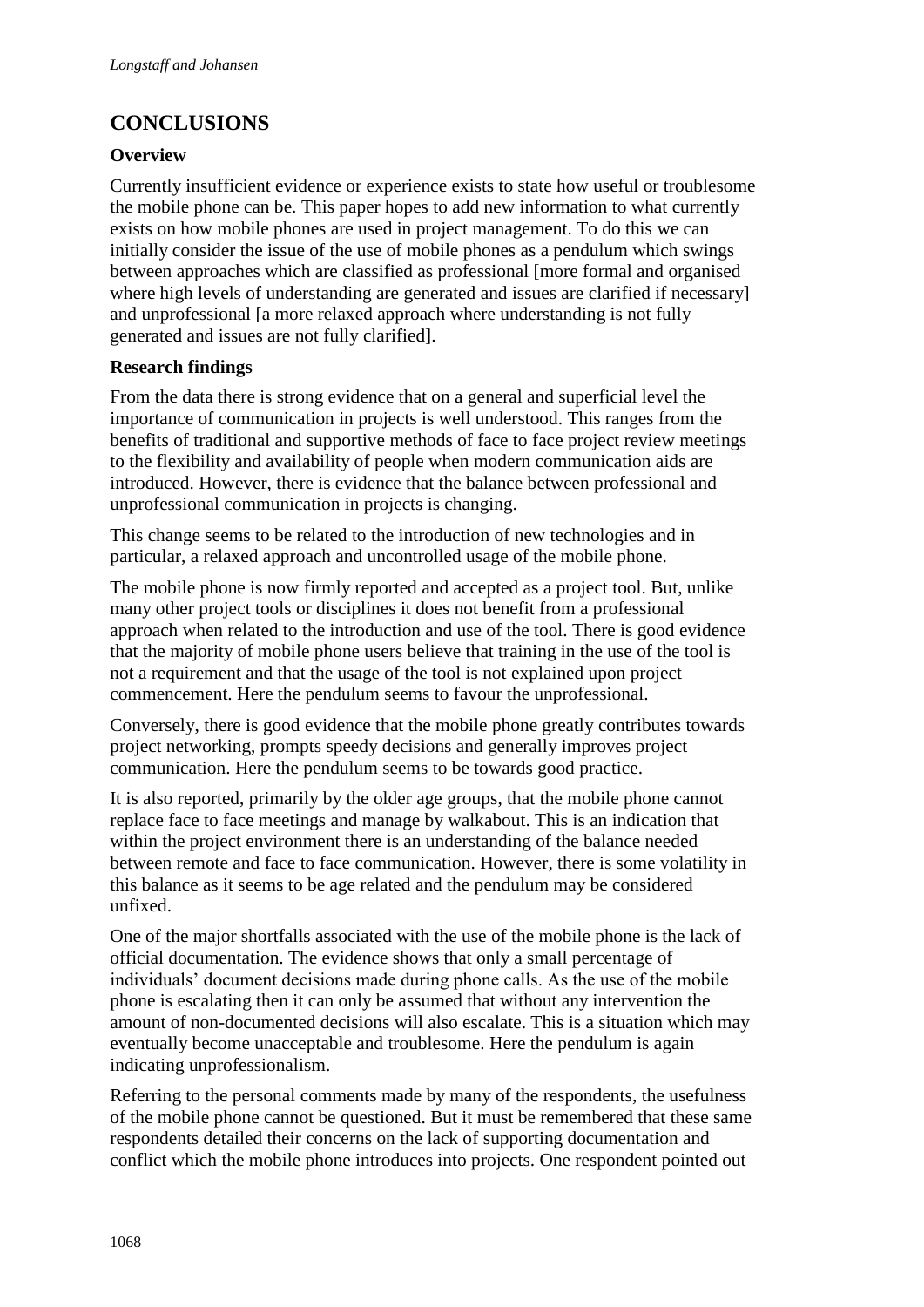that the same mobile phone which creates problems is used to solve those same problems. This is where the pendulum swings in both directions.

Another negative associated with the use of mobile phones is that there is evidence that the communicated message is frequently distorted and misunderstood by the recipient. There could be several reasons for this situation, but it is expected that the main reasons are as detailed by earlier researchers. Earlier research highlights clearly that there are rules and regulations, coding (elaborated and restricted) and channels of communication which are all a prerequisite for effective communication and understanding. Where these theories cannot be practiced or deployed in total, then difficulties in communication can only be expected. With a relaxed approach towards mobile phone communication the pendulum moves towards the unprofessional.

However, there is evidence that personal efficiency is greatly improved with the introduction and use of the mobile phone. Project dead time e.g. travelling time can be used, decisions can be changed quickly, hierarchal barriers can be overcome, specialist knowledge is readily available and general project momentum is maintained. This is where the pendulum swings back towards professional practice.

The important findings from the data are:

- Formal communications are considered by PM's as important and there is a preference for their use, in particular where important decisions are being made. However, there is some evidence of a reduction of this with the youngest age group and this seems an important topic for future investigation.
- The mobile phone is considered a useful tool for informal communications and it is replacing more traditional informal methods of networking.
- Message distortion is considered inherent in the use of mobiles
- Concerns exist about using mobile phones for important decisions but they are considered useful for providing back up information quickly for clarifying these decisions
- Planning and recording discipline for use of mobile phones is poor yet training is considered unnecessary.

In summary, there appears to be an understanding of how and why the mobile phone is being used and that it is being used both professionally and unprofessionally in project management but the authors' "pendulum" moves between the two points frequently and blurs the boundaries between what is considered professional and unprofessional practices.

There also seem to be age related divergences. If we assume that the professional use of the mobile phone is a requirement of good management then it would be of benefit to discover if the early education, training and experience encountered by managers in construction can compensate for their familiarity with the technology which comes with having been around these devices since childhood.

It is felt that the work has clarified some of the issues but that further research of a longitudinal nature is required to identify in depth the benefits and pitfalls of use of the mobile phone for Construction Managers. The boundaries of usefulness, professional practice and limitations need to be better identified.

## **REFERENCES**

Agar, J. (2004) *Constant Touch: A global history of the mobile phone*, Cambridge, Icon Books Limited